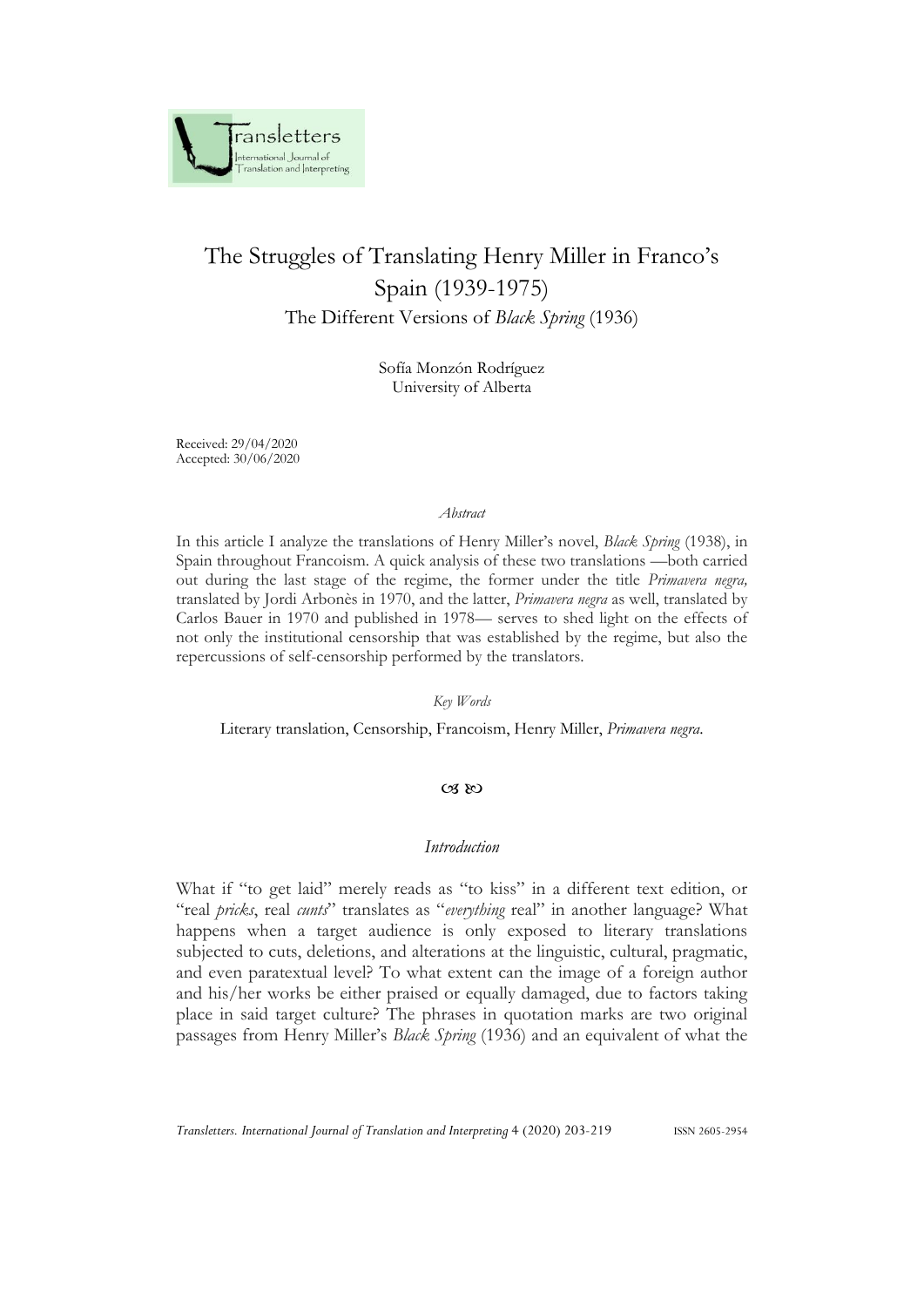translations into Spanish and Catalan being issued in Spain looked like in the late 1960s-1970s. But where is the crudeness in "kissing" when the narrator truly uttered "let's fuck"? How much is lost in translation and, what is more, is it a deliberate loss? To explain such controversial translation strategies it is mandatory to understand the historical and political panorama that the receiving country underwent in the mid-twentieth century.

In Spain, during almost 40 years of dictatorship, the Francoist regime (1939- 1975) established a severe censorship system in order to control every literary publication. When publishers wanted to translate and circulate Henry Miller's books, for example, they were quite aware of how subversive his oeuvre was. Yet still, they tried to get some of his works published. Most of the time, however, those translations resulted in utterly manipulated versions, like the above-mentioned references. Akin to Miller, many other recognized and at that time contemporary authors, such as D. H. Lawrence, Ernest Hemingway, Simone de Beauvoir, and Samuel Beckett, suffered a similar fate*.* Hence, what happened in the process of issuing the translations? The obvious answer is, of course, censorship and all its possible ramifications.

Censorship as a pervasive force is present in many cultures and times, and it often serves as a function to preserve existing power structures. Notable examples of literary censorship in our recent history are clearly visible in Franco's Spain, Mussolini's Italy, Hitler's Germany, and Portugal under Salazar. Under Franco, the main topics subjected to censorship were sexual morality, political subversion, and religion. Literary passages that contained subject matter considered inappropriate or threatening to the regime were censored or outright rejected for publication, in an effort to both preserve the canon and maintain internal stability. In light of this, many literary works were suppressed and only issued in Spain following the downfall of the Francoist regime, while many of the translations that succeeded in passing the censorship filter to be published during Franco's reign were severely bowdlerized or selfcensored. The archives of the General Administration in Madrid contain a plethora of censored files yet to be examined, which necessitates the further study of censorship and translation in Franco's time. According to Jordi Cornellà-Detrell, analysis of censorship under Franco is a growing field of study that seeks to gain insight into the effects that centralized government control over publishing practices has had on the circulation and dissemination of literature in Spain (2013: 129).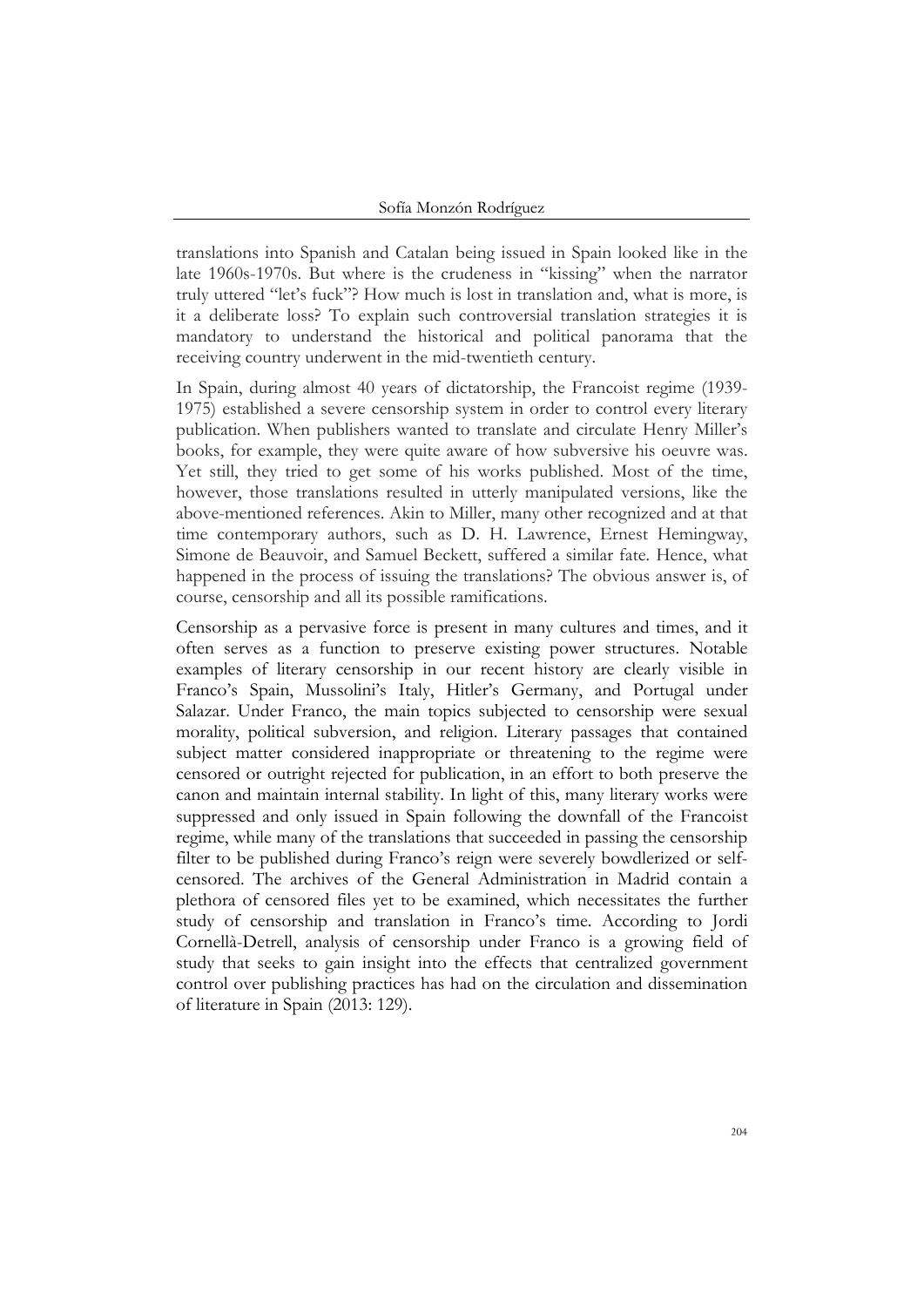## *Censorship and Translation*

Generally speaking, the study of the effects of censorship on literature and translation gives us an insight into particular historical contexts and, by extension, into their culture and ideology. Literary products and their consequent rewritings (i.e. translations or adaptations) are seen as a reflection of the context and culture in which they were produced, and thus they represent an oasis of information regarding the period. The field of Translation Studies has been responsible for addressing the matter of censorship and (or in) translation since the formation of the Manipulation School by Theo Hermans and André Lefevere in 1990. Theo Hermans, André Lefevere, and Susan Bassnett are the translation scholars who first considered the role of ideology and patronage in the translation system, and who furthered Itamar Even-Zohar's famous polysystem theory (1990). Susan Bassnett claims that polysystem theory was viewed as a seminal theoretical framework used by scholars seeking to rethink "traditional literary history through a lens that puts translation into sharp focus, and it also emphasised the ideological dimensions of translation" (Bassnett, 2011: 70).

Culture and ideology impact literary translation. André Lefevere went further and, in *Translation*, Rewriting  $\acute{\phi}$  the Manipulation of Literary Fame (1992), he stated that translations are forms of rewriting that depend on various factors, such as political institutions or ideology. For that reason: "[a]ll rewritings, whatever their intention, reflect a certain ideology and a poetics and as such manipulate literature to function in a given society in a given way" (Lefevere, 1992: vii). According to Lefevere's classification, censorship and self-censorship take place when rewritings are controlled by patronage and the institutions in power, producing a mode of writing that is obviously motivated by ideological factors. This form of rewriting occurs when the source text contains subversive passages that can provoke undesirable conclusions to be drawn by the target culture, since these may be opposed to the institution's ideological standards. Furthermore, self-censorship corresponds to the type of rewriting that professionals within the literary system exercise by acting, on their own initiative, to pre-emptively censor a work based on their own moral and ideological standards. Translators can also develop their own strategies to work under the constraints of institutional censorship, avoiding, for instance, the direct use of sexual language or political references, and working their ways around taboo or unwelcome words. In this case, the translator rewrites the text under their own discretion, normally taking into consideration the culture's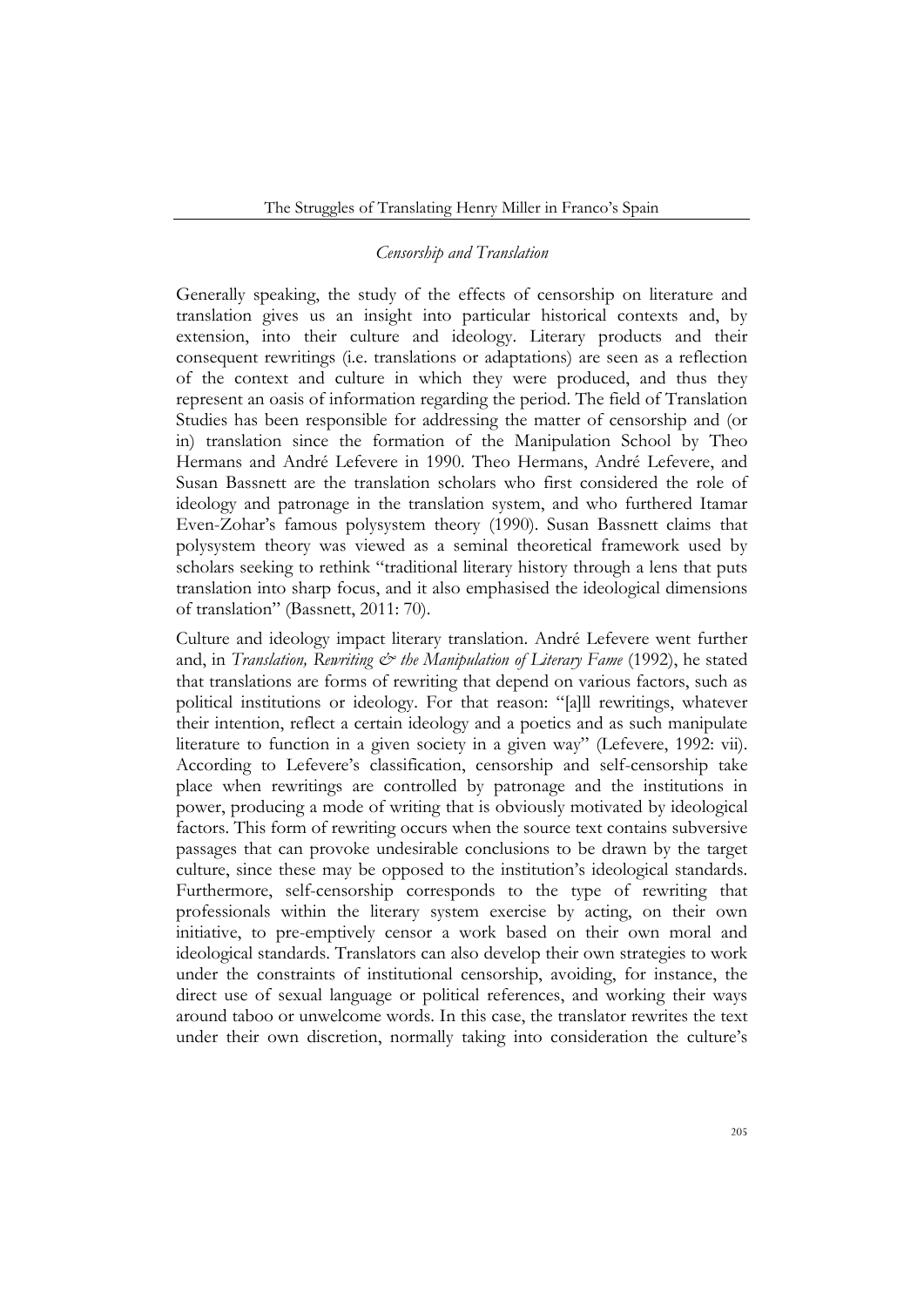imposed ideology. For that reason, a translation is perceived "to no small extent [as an] indicative of the ideology dominant at a certain time in a certain society" (Lefevere, 1992: 41).

Lefevere's ground-breaking theories pertaining to censorship and literary manipulation set the basis for further research in Translation Studies, in fact, they opened a new subfield, that of "manipulation and translation," or the Manipulation School. Later scholars such as Edwin Gentzler and Maria Tymoczko (2002), Francesca Billiani (2007), and Michaela Wolf (2007) have contributed to and furthered Lefevere's position. Questions related to manipulation and the phenomenology of censorship are also being discussed with a "Bordieuan" sociological perspective. They have analyzed the implications that power exerts over translation to conceive the idea of structural censorship as a set of ideological characteristics native to the translator's cultural context. Under this logic Francesca Billiani, for instance, points out that "both censorship and translation establish a power structure that sustains and shapes their respective, often intertwined operational modes (Sammells 1992; Saunders 1992)" (Billiani, 2007: 4).

Additionally, Anthony Pym reflects on how the descriptive approaches of the discipline are required to undertake an ethical or humanizing turn that allows researchers to go beyond mere enunciative contributions. "Failing any of those human dimensions [those of the translator and other agents], in the absence of even a hint of humanistic ethical concern, the actual ideological message coming from catalogue annotations and abstract two-force systematic studies" does not help us understand the ethical issues involved in the process of translating (Pym, 2009: 30).<sup>1</sup> A similar notion has been outlined by Jeremy Munday, for whom the scope of descriptive translation studies in isolation "is inevitably limited if they do not seek to combine analysis of the translated product with an investigation of the translation process" (Munday, 2013: 132).

In that vein, there are scholars who foresee the emergence of another shift in Translation Studies, that of the "critical turn." This approach has "prompted researchers to investigate the cultural and sociological impact of translations on their culture" (Billiani, 2007: 6), by working with primary sources, for instance archival materials in order to build "the context of the genesis and evolution of

<sup>1</sup> In fact, there is a common feeling that "[m]ost scholars use historical research as a means of exploring general translation-related phenomena or elaborating on translation theories that apply not only to history but also to contemporary translations (studies on translation norms or the translator's visibility are two prominent examples" (Tahir, 2013: 133).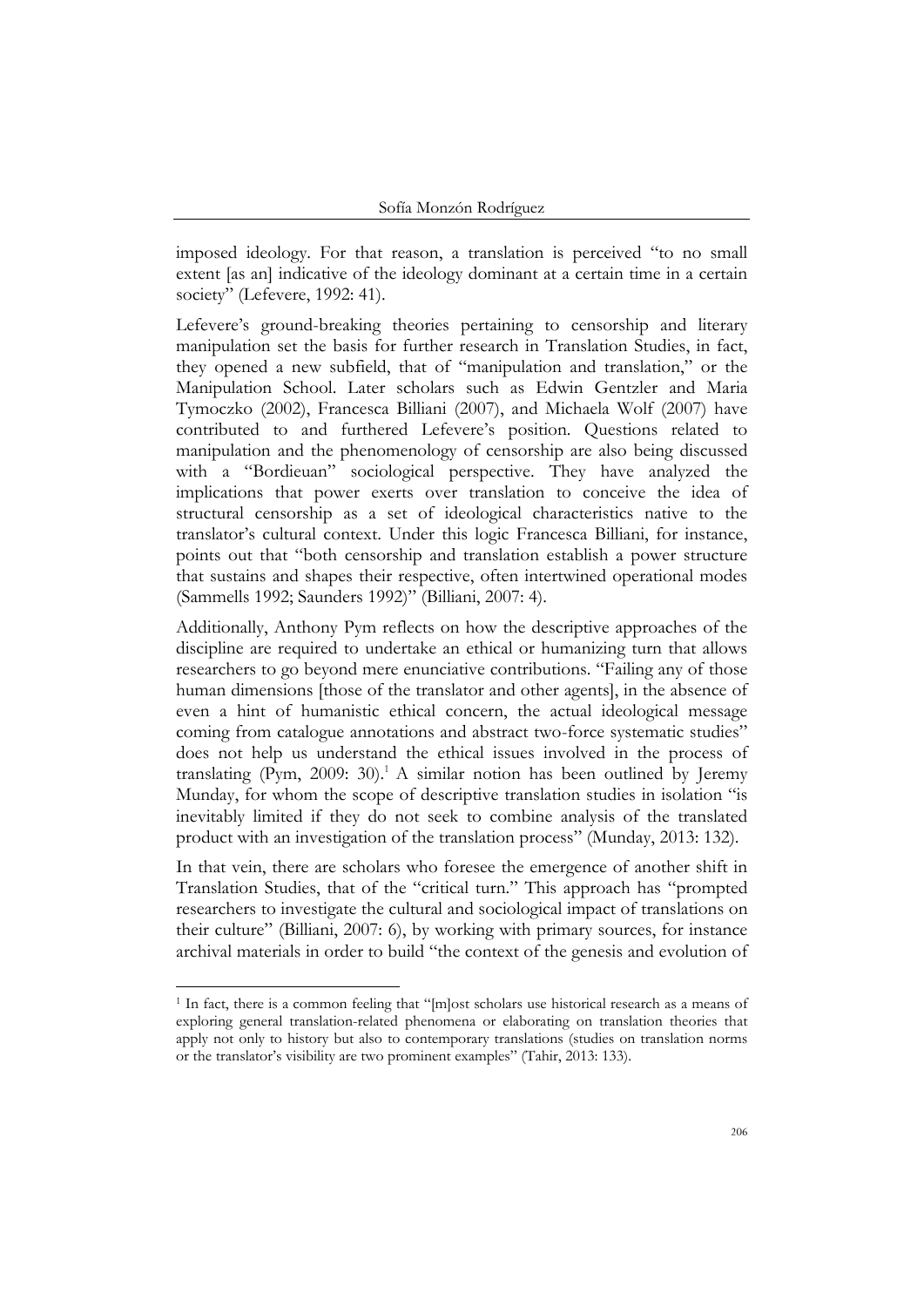a translation. This is evidenced by Translation Studies articles that have been published after 2010" (Stredová, 2019: 502). Among the proponents of this type of descriptive research that aims to further Toury's descriptive models combining historical and sociological approaches and employing archival research methods—, Jeremy Munday ("The Role of Archival and Manuscript Research in the Investigation of Translator Decision-Making" 2013, and "Using Sources to Produce a Microhistory of Translation and Translators: Theoretical and Methodological Concerns" 2014); and Cristina Gómez ("Translation Choices as Sites of State Power" 2018) are two of the scholars advocating for an approach that not only intends to build a "history of translation" in general, but also a history of the translators and the translations.

## *Censorship in Franco's Spain (1936-1976)*

Institutional censorship, patronage, and translator's self-manipulation harshly manipulated exogenous works in Spain, with the purpose of maintaining a controlled literary system due to moral, religious, and political inclinations. The Francoist regime imposed an authoritarian ideology that led to new challenges in the literary field, with a censorship system being instituted in 1937—only a year after the Civil War started—, and the infamous Press Law that set the criteria for books to be bowdlerized and censored being promulgated in 1938.

Eduardo Ruiz Bautista (2008) distinguishes between three stages within the Francoist dictatorship when focusing on censorship and editorial issues: Francoism I (1936-1945), Francoism II (1945-1966) and Francoism III (1966- 1976). In general, the criteria for a text to be banned was: "Any kind of immoral concept or Marxist propaganda, anything which implies a disrespect for the dignity of our glorious army, any attack against the unity of our mother country, a disrespect for the Catholic religion or, in short, anything opposed to the meaning and goals of our Glorious National Crusade" (Pegenaute, 1999: 87). In the midst of the Spanish Civil War, the first official board was established in 1937, in order to deal with cultural production: *Delegación de Estado para Prensa y Propaganda*. This organism had a normative nature and offered a paradigm of what publishing houses might or might not distribute; a type of censorship known as compulsory and preventive, since the books were examined prior to publication. First, the publishers had to send the book they wanted to issue to the *Delegación*. Once there, the censors wrote a report analyzing the content of the book. The resolution was then attached to that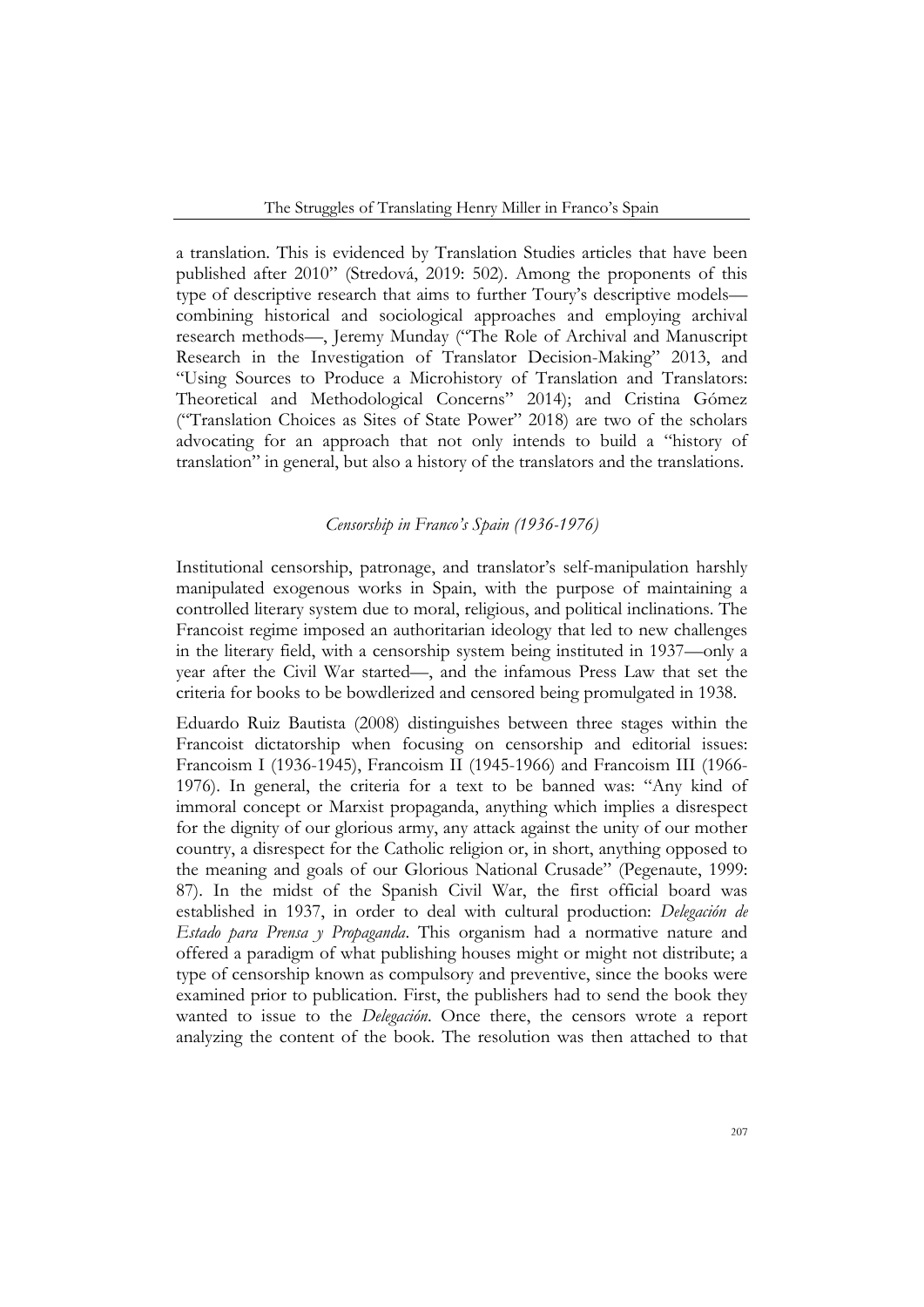report and, ultimately, it was sent to the publishing house together with the final decision.

The initial reception of Henry Miller's works took place during Francoism III, a period during which the regime began to embrace liberalism and attempted to offer a modernized image of the nation in terms of policy, economy, and culture. The ultimate need for flexibility was reflected on the censorship system through the establishment of a new law, *Ley de prensa e imprenta* [Printing and Press Law], passed on the 18th of March 1966 by Minister Manuel Fraga. The new law introduced significant reforms regarding certain rights, e.g. "freedom of expression by means of forms" (Press Law, art. 1). Furthermore, the previously compulsory requirement of "prior permission" was rebranded as "voluntary consultation." It meant that the publishers had to voluntarily apply for permission to publish a book, although the dynamics were practically the same: censors examined the book in question and estimated whether the book could be published or not. Finally, in the late 1970s, the Francoist censorship system experienced a process of enfeeblement due to changes in Spanish society, which had been repressed for more than thirty years. In 1975, Franco's death brought the end of the dictatorship, although it was not until the proclamation of the Spanish Constitution in 1978 that the censorship system was formally dismantled.<sup>2</sup>

#### *From* Black Spring *to the different* Primavera(s) Negra(s)

Considering that the vast demand for exogenous literature to be imported in Spain during its last stage demanded a high degree of self-censorship, a good example of censorship and self-censorship in translated literature can be drawn from the Catalan and Spanish translations of the novel *Black Spring* (1938) by Henry Miller.<sup>3</sup> A quick analysis of these two translations —both carried out during the last stage of the regime, the former under the title *Primavera negra,*  translated by Jordi Arbonès in 1970, and the latter, *Primavera negra* as well, translated by Carlos Bauer in 1970 and published in 1978— serves to shed

<sup>2</sup> Nevertheless, the censorship board kept storing files until 1983 (Lázaro, 2004), although to my knowledge, all the reports that I have encountered in the files at the archive that date after 1975 were approved.

<sup>&</sup>lt;sup>3</sup> The following data have been extracted from my unpublished Master Thesis at Auburn University: "Tras la pista de la censura franquista: traducción, edición y censura en *Primavera negra* de Henry Miller" (2018).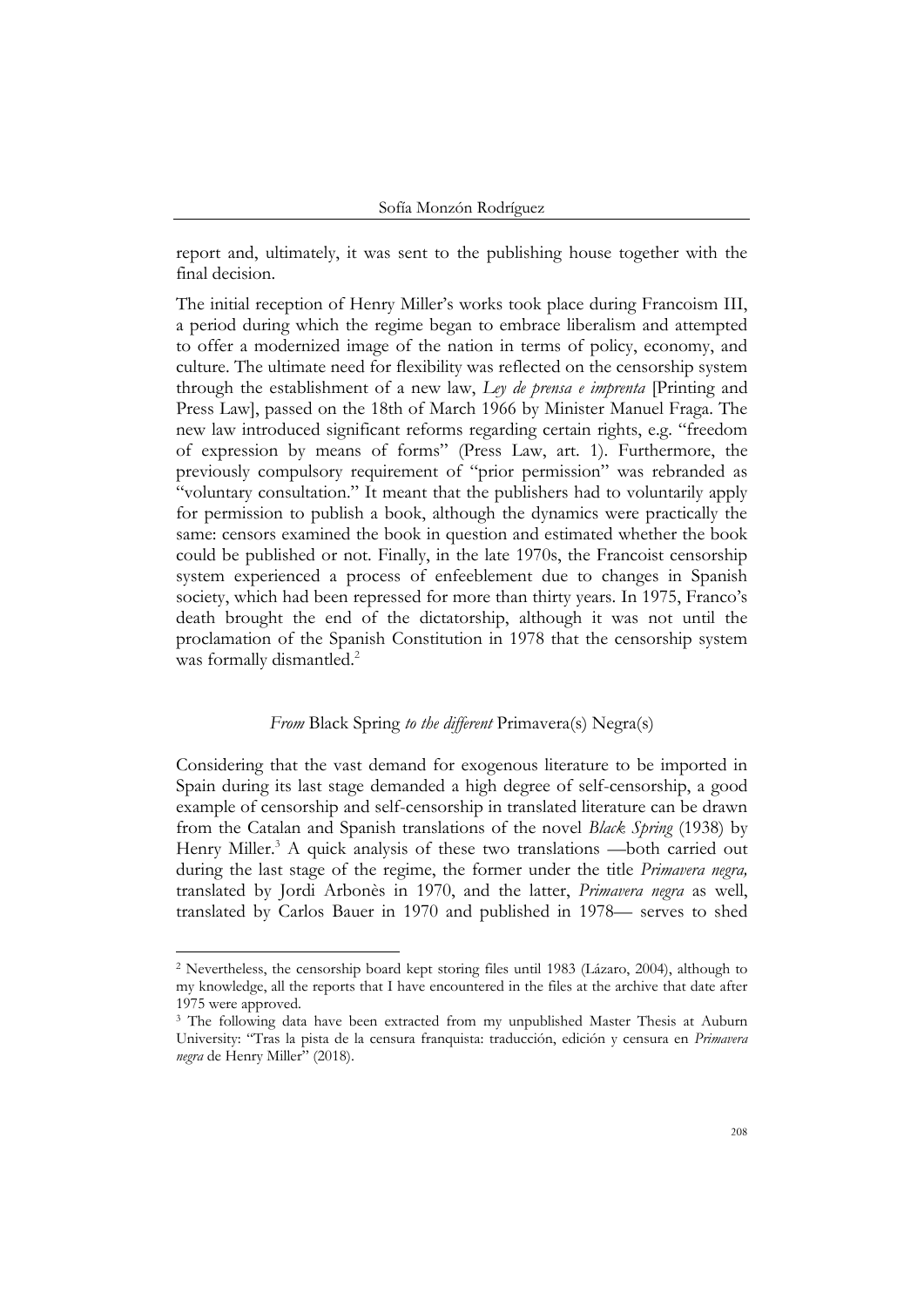light on the effects of not only the institutional censorship that was established by the regime, but also the repercussions of self-censorship performed by the translators.

Overall, the system enforced a strong normative manipulation, "institutional censorship" in Lefevere's terms (1992), and some translators carried out selftranslation strategies to get published, as occurred in the case of the Catalan rendering of *Black Spring*, a quasi-autobiographical novel related to the series *The Tropics: Tropic of Cancer* (1934) *and Tropic of Capricorn* (1939), and which was indeed banned in many countries due to its crude tone, sexual references, obscenity. The Archivo General de la Administración in Madrid stores 8 censorship files regarding Miller's novel, all of them dating from 1967-1981, and which constitute the different requests the publishing houses applied for in order to obtain permission to publish the translations. On one hand, the Catalan version was approved and published in 1970, after being edited and resubmitted with the "necessary" amendments that the censors pointed out, although the first requests already showed the traces of a manipulated intervention by the translator. On the other hand, the Spanish version was not allowed for publication during the regime, since translator and publisher did not perform any self-censorship, which rendered the sexual allusions as they were narrated in Miller's text in terms of tone and register. It was not published until 1978, after the regime was officially over.

The following tables show several examples of how both versions were translated, demonstrating the omissions the Catalan translator carried out. First, the Catalan translation of the novel shows a text full of cuts, exposing that the translator had performed extreme self-censorship. For this reason, the Catalan version was approved by the censorship board, whereas the Spanish version —a rendering of the source text without any submissions or alterations regarding both content and tone— was submitted several times in the following years and repeatedly denied for publication. This reveals that the use of self-censorship played an extremely important role for the success of a book being published even during the last years of the regime. The selected passages pertain to a number of sexual references and have been divided into two groups: body parts and sex acts.

In relation to the instances that contain references to the body parts, some of the examples extracted from the original and the Catalan and Spanish translation are as follows: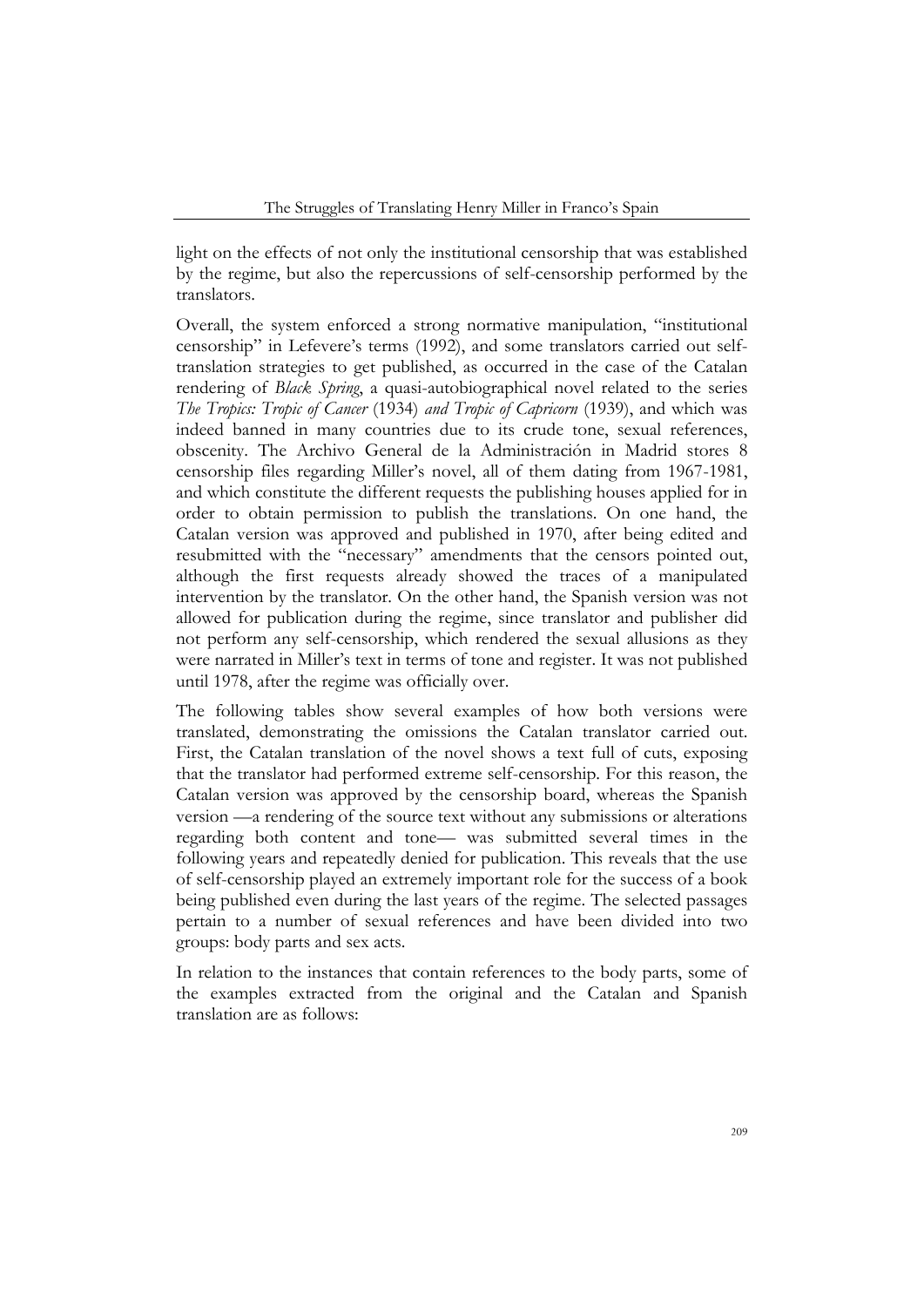Sofía Monzón Rodríguez

|    | Henry Miller (1963)                                                                                          | Jordi Arbonès (1970)                                                         | Carlos Bauer (1970;<br>1978)                                                                              |
|----|--------------------------------------------------------------------------------------------------------------|------------------------------------------------------------------------------|-----------------------------------------------------------------------------------------------------------|
| #1 | "Before me always"<br>the image of the<br>body, our triune god<br>of <b>penis</b> and<br>testicles" $(24)$ . | "Davant meu sempre<br>es dreça la imatge del<br>$\cos$ " (26). $\varnothing$ | "En mí siempre está la<br>imagen del cuerpo,<br>nuestro trinitario dios<br>de pene y testículos"<br>(39). |
| #2 | "Real pricks. Real<br>cunts" $(51)$ .                                                                        | "Tot autentic" $(46)$ .                                                      | "Pollas verdaderas.<br>Coños verdaderos"<br>(66).                                                         |

*Table 1: Passages contrasting Catalan and Spanish translations of body parts.* 

Historically, sexual content has been a taboo subject, challenging to be referred to and, in many cases, persecuted. In Western culture, there are infamous examples of institutions that have ensured that themes related to carnal love, sexuality, and descriptive references to intimate human relationships remain hidden. Since topics related to sex have generally been censored for moral and religious reasons (Chamizo, 2008: 37), both authors and rewriters face these hindrances marked by culture and society at a given time. Table 1 shows the omission strategy (ø) employed in the Catalan translation, where there is no trace of the words: "penis," "testicles," "pricks," and "cunts." Whereas such body parts are rendered in the Spanish translation. The Catalan translation of these passages is an example of the translator's self-censorship. According to Santaemilia,

self-censorship is an individual ethical struggle between self and context. In all historical circumstances, translators tend to produce rewritings which are 'acceptable' from both social and personal perspectives. The translation of swearwords and sex-related language is a case in point, which very often depends on historical and political circumstances, and is also an area of personal struggle, of ethical/moral dissent, of religious/ideological controversies. (Santaemilia, 2008: 221)

In addition to omitting the body parts when they expose a certain sexual connotation, the translations also present other strategies in order to deal with the sexual content that would later be subject to deletion by the censors. The use of the standard, normalized, or clinically accepted term is a strategy that,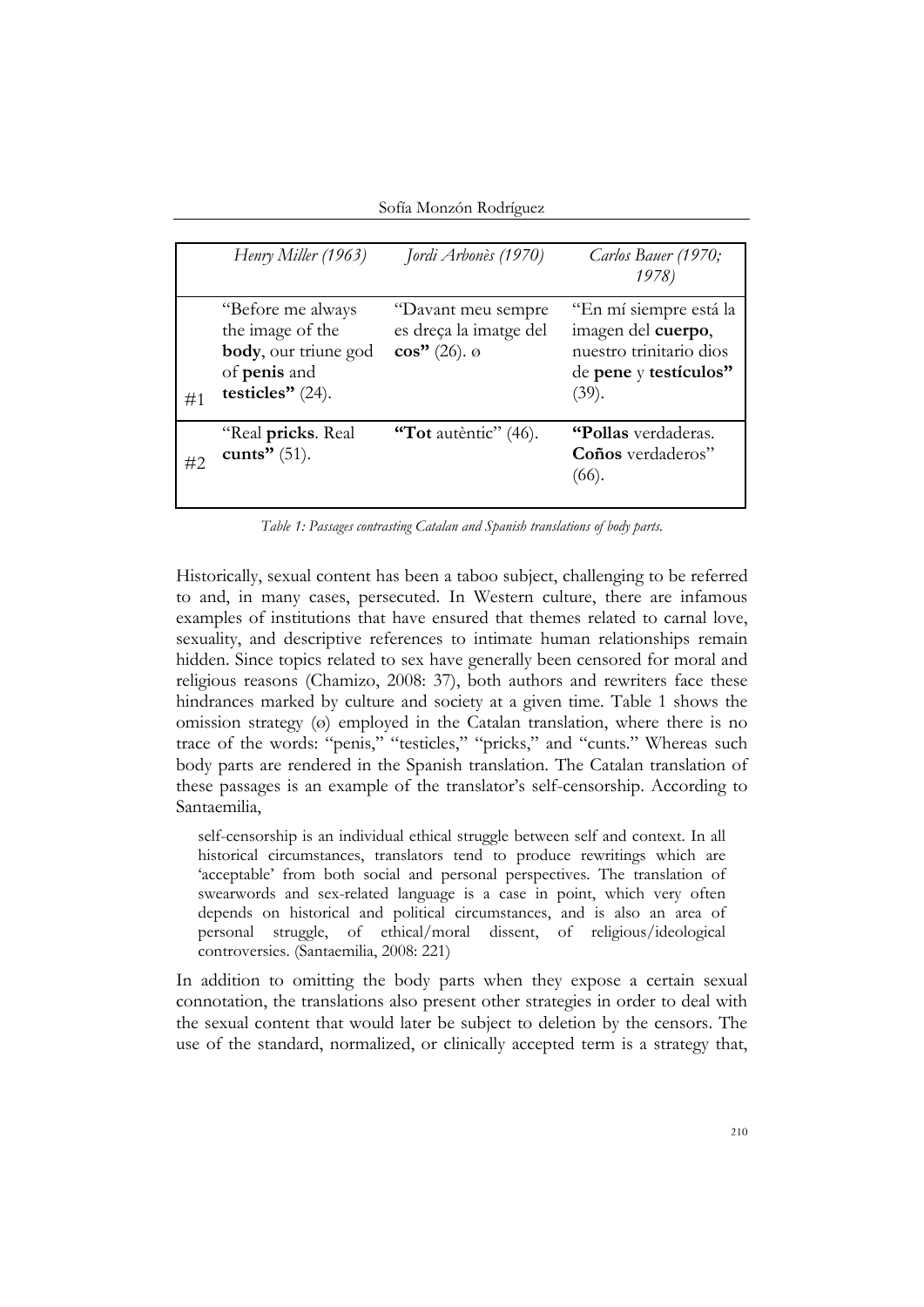together with omission, appears to be very much used by the Catalan translator. Table 2 underlines a number of instances where Arbonès opts for an orthophemism, which "is typically more formal and more direct (or literal) than the corresponding euphemism" (Allan, 2006: 33). Examples of this are "sina," "testicles," and "vagina" in the Catalan translation, and only "busto" and "vagina" in the Spanish translation in the cases where the source texts keeps a more formal register ("bust" and "vagina" for instance).

|    | Henry Miller (1963)                                                                               | Jordi Arbonès (1970)                                                                                         | Carlos Bauer (1970;<br>1978)                                                                                 |
|----|---------------------------------------------------------------------------------------------------|--------------------------------------------------------------------------------------------------------------|--------------------------------------------------------------------------------------------------------------|
| #1 | "If we are stirred by<br>a <b>fat bust</b> it is the<br>fat bust of a whore"<br>(10).             | "Si ens commou la<br>visió d'una sina<br>grassa, és pel record<br>de la sina grassa d'una<br>meuca" $(15)$ . | "Si nos conmovemos<br>por un <b>opulento</b><br><b>busto</b> , es el opulento<br>busto de una puta"<br>(25). |
| #2 | "I want a world<br>where the <b>vagina</b> is<br>represented by a<br>crude, honest slit"<br>(50). | "Vull un món on la<br>vagina sigui<br>representada cruament<br>per un tall honest"<br>(45).                  | "Quiero un mundo en<br>el que la <b>vagina</b> esté<br>representada por un<br>rudo y honesto tajo"<br>(65).  |
| #3 | "Some of them with"<br><b>balls</b> as big as a<br>lamb's $\mathbf{fry}$ " (97).                  | "Alguns, amb uns<br>testicles enormes"<br>(85).                                                              | "Algunos, con las<br>pelotas tan grandes<br>como las de un<br>carnero" $(116)$ .                             |

*Table 2: Passages contrasting Catalan and Spanish translations of body parts.*

In *Black Spring*, like any other novel by Miller, there is no scarcity of openly explicit images that crudely refer to sexual intercourse. The following table shows some passages that refer to sex acts and the ways in which the translators captured such images.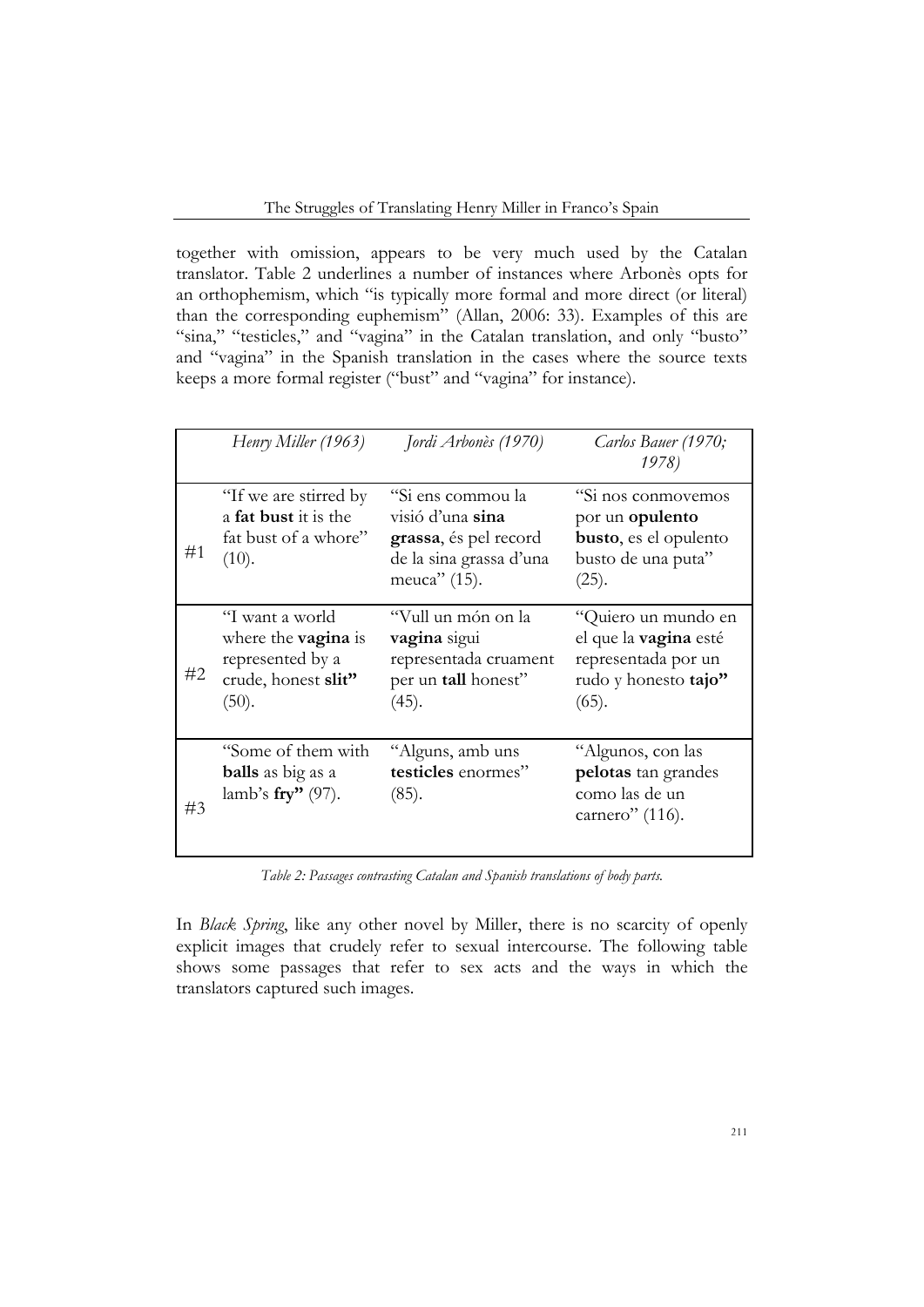Sofía Monzón Rodríguez

|    | Henry Miller (1963)                                                                                                                                                                              | Jordi Arbonès (1970)                                                                                   | Carlos Bauer (1970;<br>1978)                                                                                                                                             |
|----|--------------------------------------------------------------------------------------------------------------------------------------------------------------------------------------------------|--------------------------------------------------------------------------------------------------------|--------------------------------------------------------------------------------------------------------------------------------------------------------------------------|
| #1 | "and she put my<br>head down on her<br>and she told me to<br>kiss it" $(97)$ .                                                                                                                   | " $\sigma$ " (84-85).                                                                                  | "me hizo bajar la<br>cabeza y me dijo que<br>se lo besara"(114-<br>$115$ ).                                                                                              |
| #2 | "I could stand her<br>on her head and<br><b>blow into it, I could</b><br>back-scuttle her, I<br>could drag her past<br>the parson's house,<br>as they say, any<br>goddam thing at all"<br>(103). | "Li podia fer<br>qualsevol cosa: ella<br>simplement<br>desvariejava de joia"<br>$(90)$ . $\varnothing$ | "Podía ponerla patas<br>arriba y soplarle<br>dentro, darle por<br>detrás, hacer la<br>carretilla, como dicen,<br>cualquier jodida cosa<br>que se me ocurriera"<br>(121). |
| #3 | "They fling"<br>themselves on the<br>bed and <b>finish the</b><br>job with their<br>fingers" $(123)$ .                                                                                           | " $\phi$ " (105).                                                                                      | "Se echan sobre la<br>cama y terminan el<br>trabajo con sus<br>dedos" $(142-143)$ .                                                                                      |

*Table 3: Passages contrasting translated Catalan and Spanish references to sex acts.*

The Catalan translation of the examples shown in Table 3 are similar to those of Table 1, where the main strategy used in Arbonès' rewriting is the omission of very sexual content that describes the sex act. Curiously enough, in the example 2, the translator, instead of omitting the passage, opts for a shortened version in which the sexual references are softened by wording the whole situation as "I could do anything to her." Once again, the examples of the Spanish translation indicate that Bauer's translation keeps the register and sexual tone conveyed in the source text.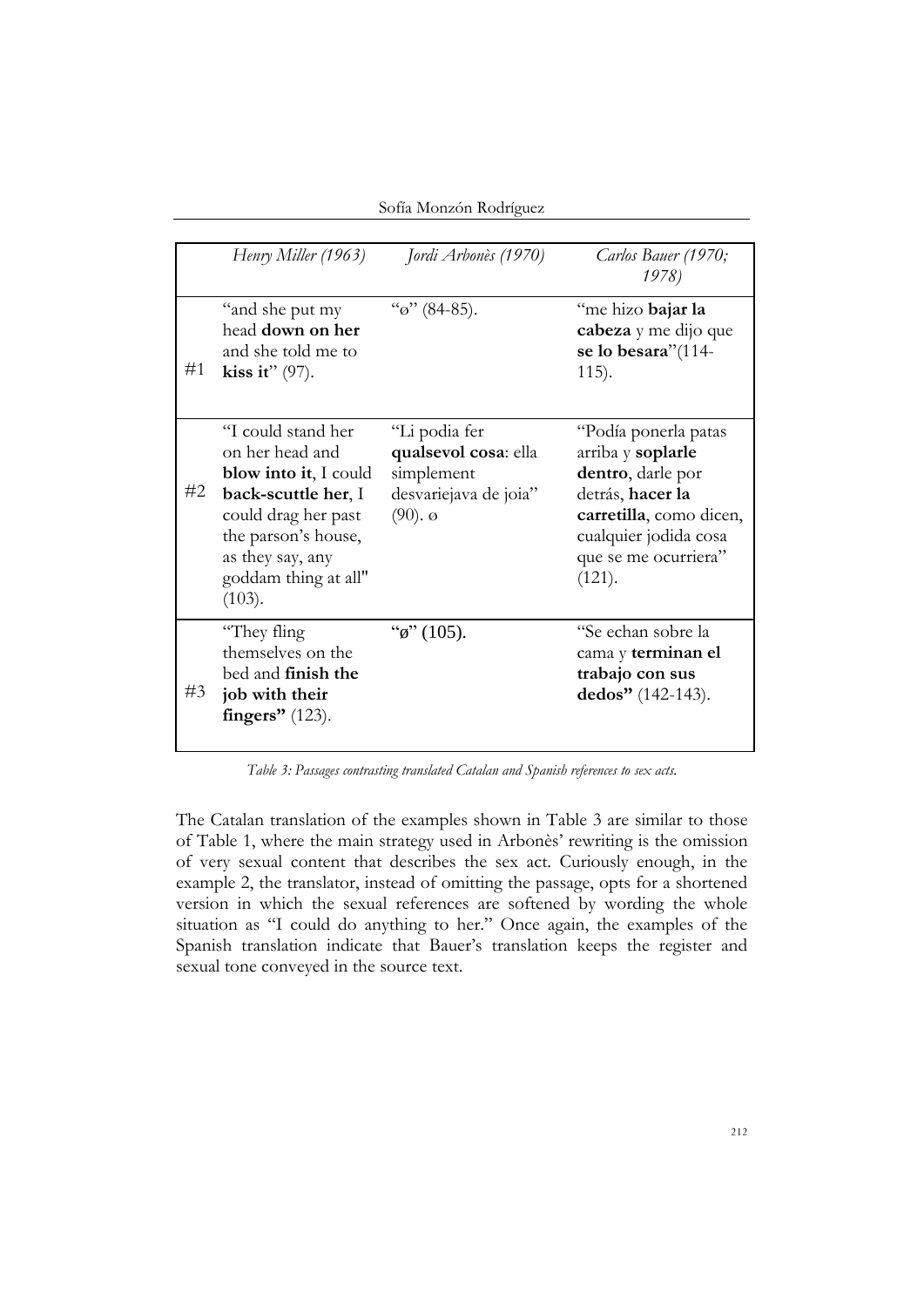|    | Henry Miller (1963)                                                                                                                                                                                                                   | Jordi Arbonès (1970)                                                                                                                                                                             | Carlos<br>Bauer<br>1970;<br>1978)                                                                                                                                                                                                                      |
|----|---------------------------------------------------------------------------------------------------------------------------------------------------------------------------------------------------------------------------------------|--------------------------------------------------------------------------------------------------------------------------------------------------------------------------------------------------|--------------------------------------------------------------------------------------------------------------------------------------------------------------------------------------------------------------------------------------------------------|
| #1 | "jerking away for<br>dear life" (7).                                                                                                                                                                                                  | "i trafeguejava a cor<br>què vols" (12).                                                                                                                                                         | "cascándosela como<br>si le fuese en ello la<br>vida" $(21)$ .                                                                                                                                                                                         |
| #2 | "No more<br>masturbating in<br>the dark! I don't<br>want to watch<br>young virgins<br>masturbating in<br>the privacy of their<br>boudoirs" (50).                                                                                      | "Prou fer el solitari a<br>les fosques! No vull<br>contemplar cap<br>minyoneta mentre,<br>secretament, fa coses<br>lletges en el seu<br>boudoir" $(45)$ .                                        | "¡Basta de<br>masturbarse en la<br>oscuridad! No<br>quiero ver a las<br>muchachas vírgenes<br>masturbándose en el<br>secreto de sus<br>habitaciones" (65).                                                                                             |
| #3 | "I raised her dress<br>and slipped into<br>her. And as I got it<br>into her and began<br>to work it around.<br>And I said Yes<br>with one hand<br>working around in<br>her crotch She<br>was so wet and<br>juicy down there"<br>(97). | "vaig arregussar-li les<br>faldilles i la hi vaig<br>penetrar a dins. I,<br>mentre començava a<br>treballar-la I jo li<br>vaig dir que sí, tot<br>acariciant-la<br>Estava tan tova" (84-<br>85). | "le levanté el vestido y<br>se la metí. Y, cuando<br>ya la tenía toda dentro,<br>y había empezado a<br>trabajarla Y yo le<br>dije que sí, con una<br>mano trabajándole la<br>entrepierna Ella<br>estaba mojada y<br>jugosa allí abajo"<br>$(114-115).$ |

The Struggles of Translating Henry Miller in Franco's Spain

*Table 4: Passages contrasting translated Catalan and Spanish references to sex acts.*

Table 4 illustrates the cases in which the Catalan translation reveals new omissions when the original content is too sexually descriptive. Additionally, the Catalan translator makes use of several euphemisms, that is to say a term that "is typically more colloquial and figurative (or indirect) than the corresponding orthophemism" (Allan, 2006: 33). For instance, "trafeguejava," "fer el solitari," "fa coses lletges," "treballar-la," "acariciant-la," "tan tova." Such a softening of the source text in the Catalan translation reflects, thus, a total act of self-censorship by the Catalan translator. In Santaemilia's words: "[s]elf-censorship may include all the imaginable forms of elimination,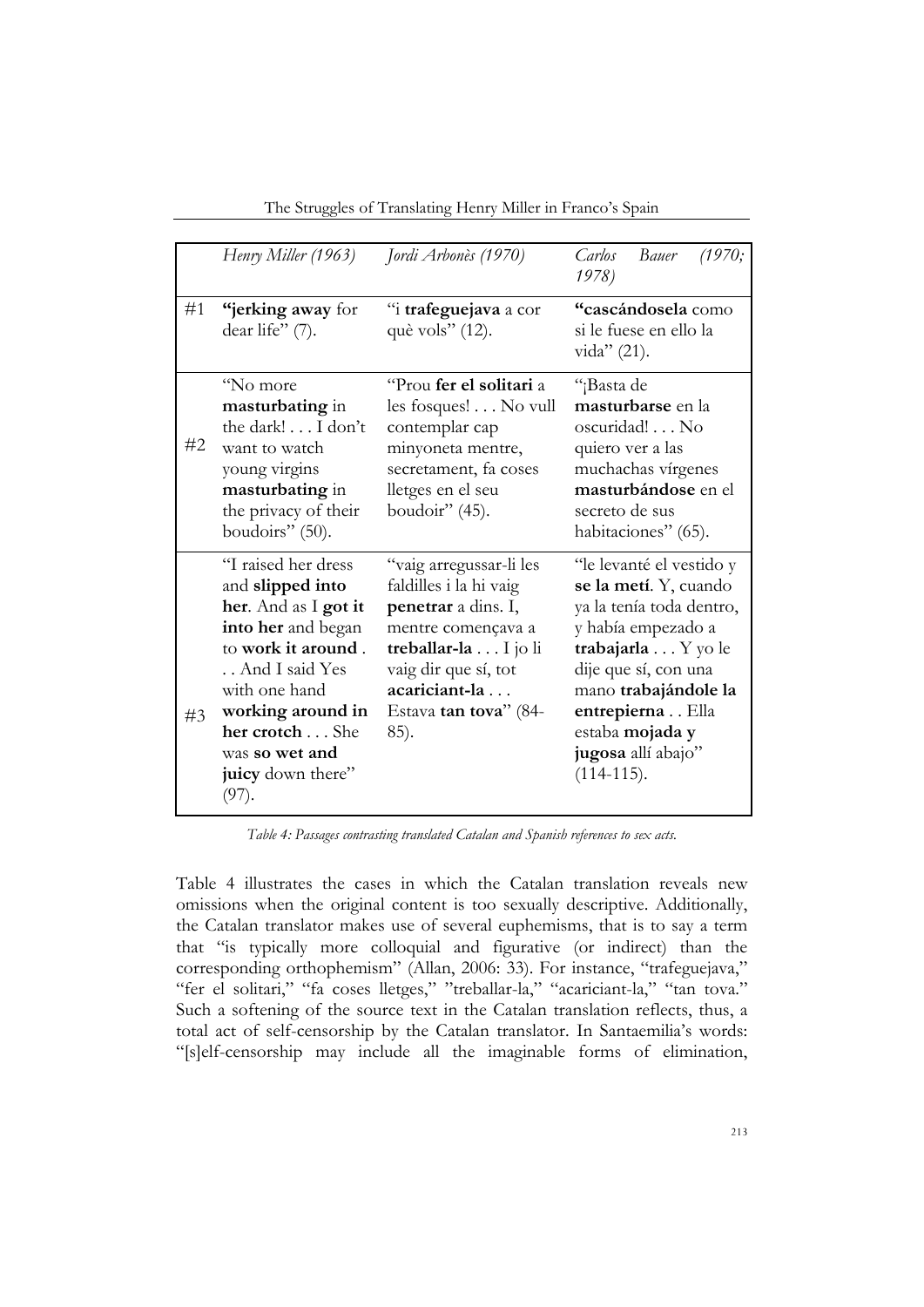distortion, downgrading, misadjustment, infidelity, and so on" (Santaemilia, 2008: 223). On the contrary, the Spanish edition shows that the translator tries to maintain Miller's register in the original novel, by using dysphemism such as: "cascándosela," "se la metí," "trabajándole la entrepierna." Dysphemism, in Allan's classification, corresponds to "a word or phrase with connotations that are offensive either about the denotatum and/or to people addressed or overhearing the utterance... they are normally tabooed" (Allan and Burridge, 2006: 31).

#### *Final Notes*

Throughout more than thirty years of dictatorship, the Francoist regime thoroughly persecuted and censored books on grounds of immorality, political ideologies and religion. Exogenous and also internal works were revised before being published by a severe censorship system, which efficiently stored all data regarding the publication or import of books. Thanks to this bureaucratic storage, I have been able to carry out the study of Henry Miller's translations in Franco's Spain (1939-1975), by principally dealing with the analysis of archival materials regarding the Spanish and Catalan editions of his novel, *Black Spring*, preserved at the General Archive of the Administration.

Hence, why are there different reports and verdicts issued by the censorship board? What can the translations into Catalan and Spanish relate about this outcome? In analyzing the repercussion of the censorship system upon the imported and translated literature, some scholars point out that the censors wrote rigorous reviews in a fairly quick fashion, a fact that underpins the use of various censorship filters. An example of this is underlined in Alberto Lázaro's study of the H. G. Wells' reception during Francoism (2004). According to his conclusions, Wells' works were translated and reissued throughout the dictatorship, so *a priori*, the censorship system did not embody a major threat for most of Wells' fantasy works. On the contrary though, eight of his novels and a number of essays containing critical and progressive passages against religion were particularly prohibited during the second stage of the regime when the Catholic elite was ruling—, which shows that both genre and content mattered greatly when it came to censoring literature.

Nonetheless, there is also an array of less flattering comments with regards to the censors' reports. For instance, both Abellán (1980) and Cisquella (2002) have declared that censors often fell into contradictions and arbitrariness. This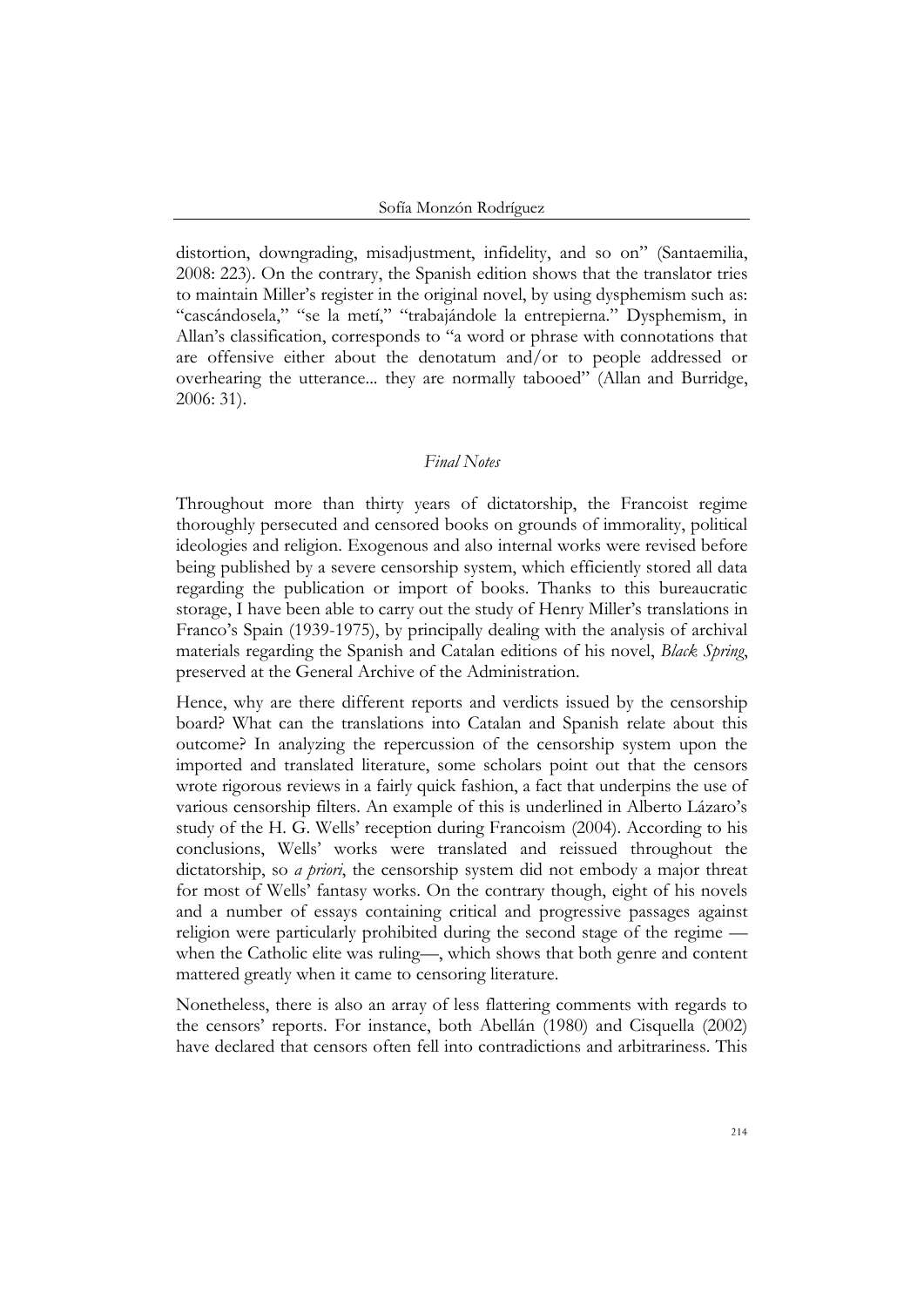is reflected along the readers' reports on the two rejected voluntary consultations of Sylvia Plath's *The Bell Jar* that I have analyzed elsewhere (Monzón, 2020): there were two censors who first examined the book in 1968, while two more carried out the second consultation in 1972 —that is to say, during the last stage of the regime—. Both files contain four very different stances in their attempts to consider whether the novel might or might not be published under the codes of the regime. The final result was that Plath's novel was rejected. On the other hand, one collection of her poems was submitted for consultation and was approved without any amendments. In fact, some scholars have sustained that poetry compilations were normally arduous for the censors to read, a factor that once again made them fall into misunderstanding and arbitrariness. Another possible explanation for this genre discrepancy has to do with the fact that during the entire dictatorship poetry was an isolated genre, located in a marginal status in the editorial market, whereas novels were easily saleable. Therefore, the censorship board focused much more on them, for the general demand was bigger and the readership larger.

In this vein, some scholars are of the opinion that those reports sometimes seemed poor and inaccurate,<sup>4</sup> a fact that possibly has to do with the readers themselves, since the censorship board was constituted by different kinds of citizens (writers, priests, civil servants…), therefore diverse judgements were submitted to the reports, creating those contradictions. Furthermore, "one basic criterion for the censors' final decision seemed to be the 'reputation' of an author or a publishing house, or even the kind of edition that was intended" (Pegenaute, 1999: 91). In regard to the 'reputation' of a certain author, the list is almost never-ending. For example, many at that time contemporary and well-known authors such as D. H. Lawrence, Ernest Hemingway, Albert Camus, or Samuel Beckett were censored. Being aware of this 'reputation' effect, Marisol Morales (2010) studied the case of Kate O'Brien's novels in Spain during the dictatorship, taking as a starting point the idea that the author was censored in her motherland –Ireland– on ground of immorality, and considering that she was forbidden from entering Spain until the end of the regime. In her study of the censorship files she found that, similarly to Ireland, the Spanish censorship board (particularly during Francoism I and II) banned O'Brien's *Mary Lavelle* and only approved the Spanish translation of *The Last of Summer* in 1943, after performing several amendments.

<sup>4</sup> "Spanish censors were usually learned people, sometimes their reports revealed flaws and often a lack of specific knowledge on certain writers and literatures" (Morales, 2010: 62).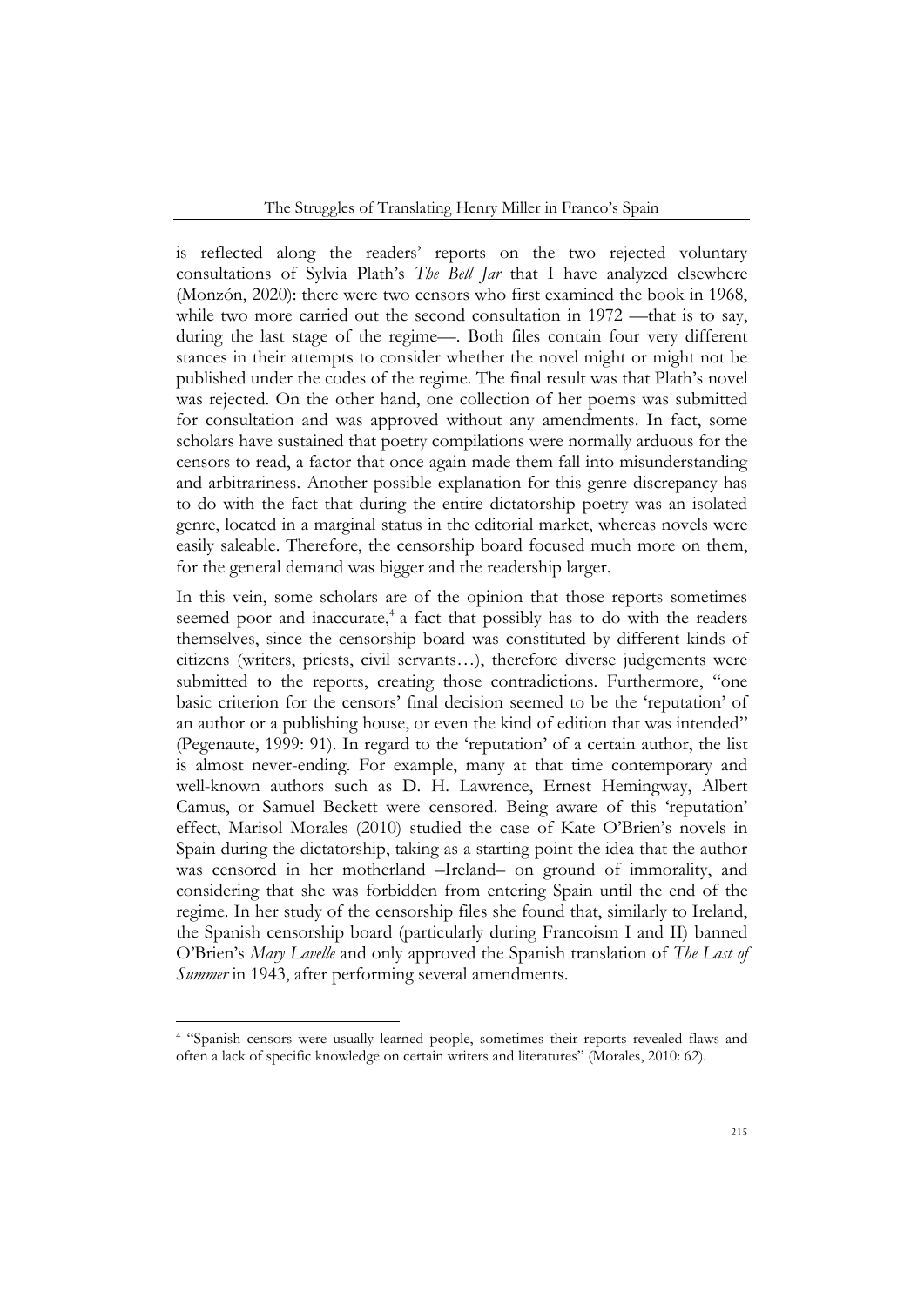Another good example to illustrate this matter is the author who has been the subject of this article: Henry Miller, whose most famous novels *Tropic of Cancer, Tropic of Capricorn, Black Spring* or *Sexus* were harshly censored and constantly rejected by the censorship board due to his own worldwide fame. One of the reports I found at the Archivo General de la Administración contained the times that the novel *Black Spring* had been submitted for approval during the 1060s-1970s, and even rejected prior to the establishment of 'voluntary consultation': "Esta novela de Miller está plenamente en la línea de sus otras novelas *Los Trópicos* tanto es así que el mismo autor afirma que aquí completa lo que no dijo en las otras novelas. Esta novela ha sido rechazada 8 o 10 veces en su importación" (File: 592-67).

Nevertheless, censorship on behalf of fame and reputation cannot be conceived as a general rule, since scholars who have studied the reception of James Joyce's *Ulysses* (Lázaro, 2001; Sanz Gallego, 2013) demonstrate that, even though the novel had been attacked and remained banned in several countries due to its sexual content, it was approved and circulated in Spain since 1947. Why this novel was approved in the midst of the second and most severe censorial stage has to do with the fact that the translation was a rather self-censored edition imported from Argentina. The translator used slang and taboo language from an Argentine dialect, which possibly made the controversial nature of the reading more inaccessible to the censors.

Thus, as it has been shown with the previous examples from a number of authors who experienced the effects of the Spanish censorship system during its three different periods, the Francoist regime produced a complex, heterogeneous, and wholly inconsistent censoring apparatus. In this article, thanks to the analysis of two different translations of Henry Miller's *Black Spring* into Catalan and Spanish that were issued in Spain through the last two decades of the dictatorship, I have offered an expository glance into the role of translators and publishers in conjunction with the censorship board that operated during the years of the Francoist regime. As it has been presented through the translated passages of Miller's novel, professionals carried out rewritings that clearly affected the final literary products. Therefore, the Spanish readers, who were precisely the ultimate target of such a manipulation, were given censored books provided by the different practitioners who were forced to collaborate in that task of ideological rewriting in order that the texts better reflected the value system the regime was attempting to preserve during the dictatorship.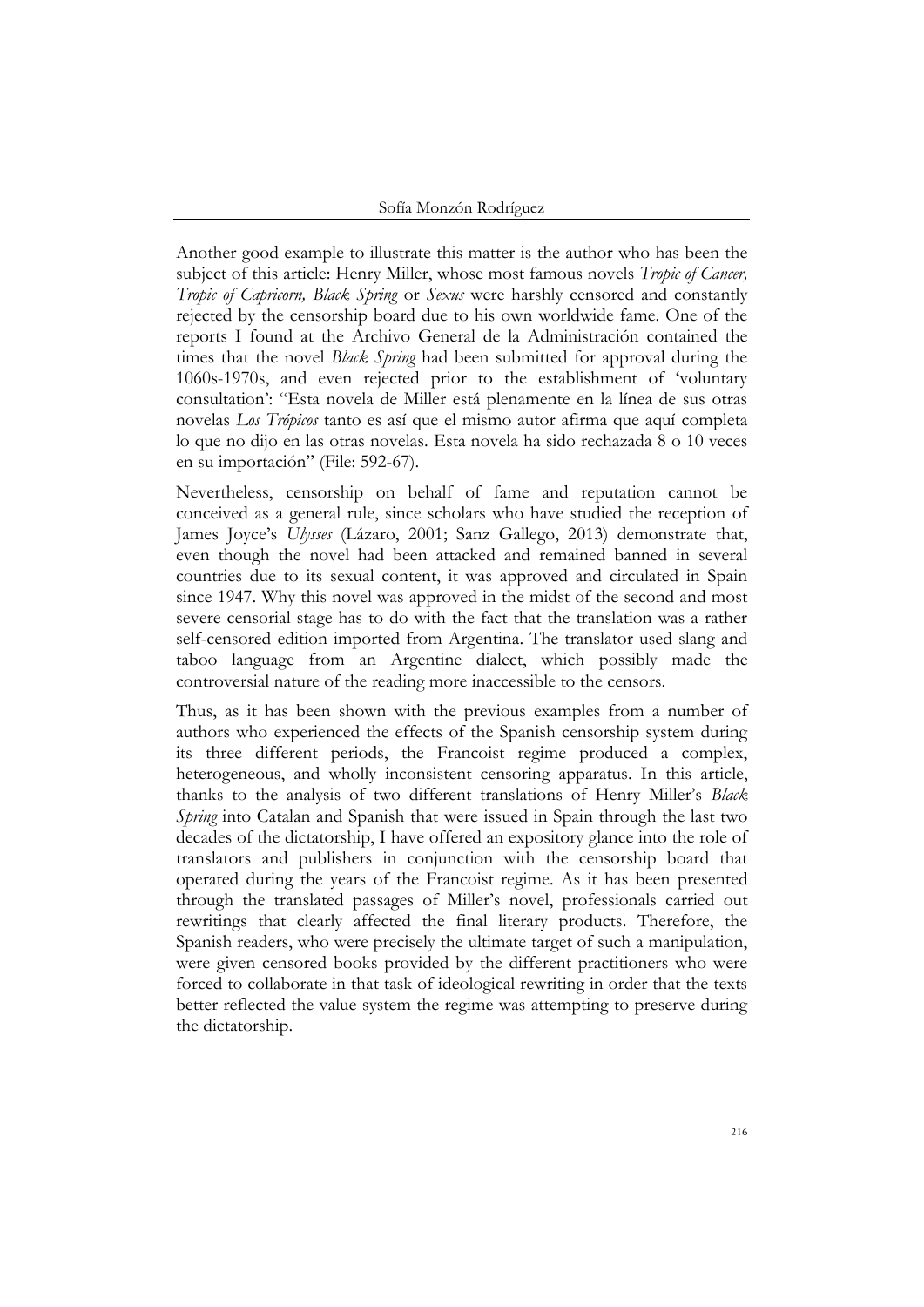#### *References*

- Abellán, M.L. (1980) *Censura y creación literaria en España (1939-1976)*. Barcelona: Península.
- Allan, K. and Burridge, K. (2006) *Forbidden Words. Taboo and the Censoring of Language.*  Monash University, Victoria: Cambridge University Press.
- Andrés, G. (2012) *La batalla del libro en el primer franquismo: política del libro, censura y traducciones italianas.* Madrid: Huerga & Fierro.
- Bassnett, S. (2011) 'From Cultural Turn to Translational Turn: A Translational Journey.' *Literature, Geography, Translation.* Newcastle Upon Tyne: Cambridge Scholars Publishing, pp. 67-80.
- Bassnett, S. and Lefevere, A. (1990) *Translation, History and Culture*. London, New York: Pinter.
- Billiani, F. (2007) *Modes of Censorship and Translation. National Contexts and Diverse Media*. Manchester, UK Kinderhook, NY: St. Jerome.
- Cisquella, G. and Ervity, J.L. and Sorolla, J.A. (2002) *La represión cultural en el franquismo: diez años de censura de libros durante la Ley de Prensa (1966-1976)*. Barcelona: Anagrama.
- Cornellà-Detrell, J. (2013) 'The Afterlife of Francoist Cultural Policies: Censorship and Translation in the Catalan and Spanish Literary Market.' *Hispanic Research Journal*, 14(2) pp. 129-143.
- Even-Zohar, I. (1990) 'The Position of Translated Literature within the Literary Polysystem.' *Poetics Today*, 11(1) pp. 45-52.
- Gentzler, E. (2002) 'Translation, Poststructuralism, and Power.' *In* Tymoczko, M. and Gentzler, E. (eds.) *Translation and Power.* Amherst/Boston: University of Massachusetts Press. pp. 195-218.
- Gibbels, E. (2009) 'Translators, the Tacit Censors.' *In* Chuilleanáin, E., Cuilleanáin. C. and David, L. (eds.) *Translation and Censorship: Patterns of Communication and Interference*. Dublin: Four Courts Press.
- Gómez, C. (2006) '¿Traduzione Tradizione? El polisistema literario español durante la dictadura franquista: la censura.' *RiLUnE*, (4) pp. 37-49.
- --- (2018) 'Translation Choices as Sites of State Power: Gender and Habitus in Bestsellers in Franco's Spain.' *In* Baumgarten, S. and Cornellà-Detrell, J. (eds.) *Translation and Global Spaces*. Bristol: Multilingual Matters Limited, pp. 109-24.
- Holmes, J. (1988). *The Name and Nature of Translation Studies.* Translated Papers on Literary Translation Studies. Amsterdam: Rodopi.
- Lázaro, A. (2004) *H. G. Wells en España, estudio de los expedientes de censura (1939-1978).*  Madrid: Editorial Verbum.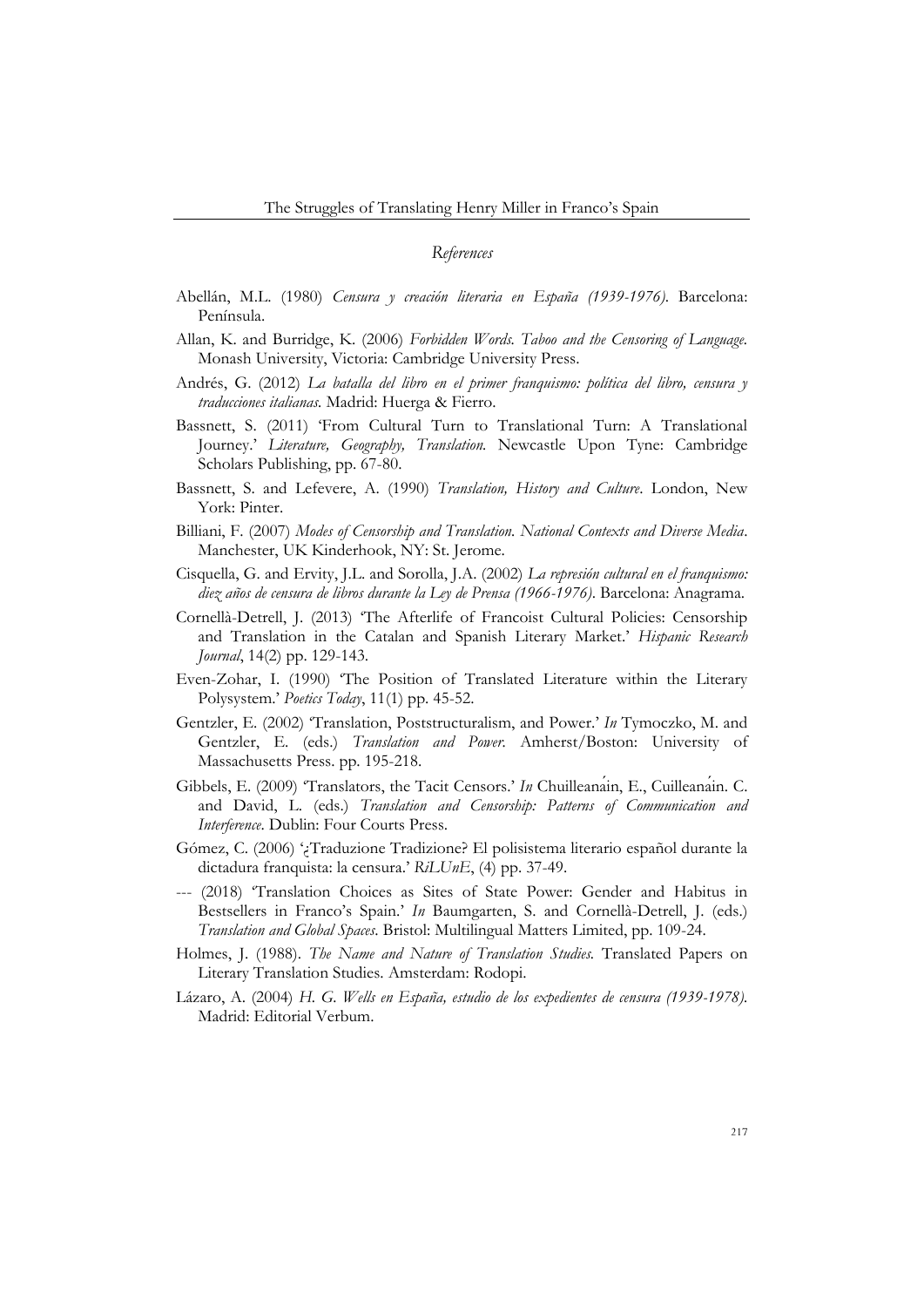- --- (2001) 'James Joyce's Encounters with Spanish Censorship, 1939-1966.' *In* F. Staley, T. (ed.) *Joyce Studies Annual*. Austin: University of Texas, pp. 38-54.
- Lefevere, A. (1992) *Translation, Rewriting & the Manipulation of Literary Fame*. London: Routledge.
- Linder, D. (2004) 'The Censorship of Sex: A Study of Raymond Chandler's The Big Sleep in Franco's Spain.' *TTR (traduction, terminologie, rédaction),* 17(1) pp. 155-182.
- Lobejón, S. (2007) 'La censura en la traducción de la poesía en inglés (1936-1978).' *Actas del III Congreso Internacional de la Asociación Ibérica de Estudios de Traducción e Interpretación. La traducción del futuro: mediación lingüística y cultural en el siglo XXI.* Barcelona*.* pp. 241-250.
- Miller, H. (1963) *Black Spring.* New York: Grove Press.
- ---. (1946) *Printemps noir.* Translated by Rivert, P. Paris: Gallimard.
- ---. (1964) *Primavera negra.* Translated by Cantó, P. Buenos Aires: Ediciones Rueda.
- ---. (1970) *Primavera negra.* Translated by Arbonès, J. Barcelona: Aymà.
- ---. (1978) *Primavera negra.* Translated by Bauer, C. and Marcos, J. Madrid: Alfaguara-Bruguera.
- Monzón, S. (forthcoming 2020) 'Censoring Poetics through Translation: The Filtered Reception of Sylvia Plath in Franco's Spain.' *Translation Matters*, 2(2).
- Morales, M. (2010) 'Banned in Spain? Truths, Lies and Censorship in Kate O'Brien's Novels.' *Atlantis. Journal of the Spanish Association of Anglo-American Studies*, 32(1) pp. 57-72.
- Munday, J. (2013) 'The Role of Archival and Manuscript Research in the Investigation of Translator Decision-Making.' *Target*, 25(1) pp. 125-139.
- ---. (2014) 'Using Primary Sources to Produce a Microhistory of Translation and Translators: Theoretical and Methodological Concerns.' *The Translator*, 20(1) pp. 64-80.
- Chuilleanáin E, Cuilleanáin, C. and David L. (2009) *Translation and Censorship: Patterns of Communication and Interference*. Dublin: Four Courts Press.
- O'Leary, C. and Lázaro, A. (2011) *Censorship across borders: the reception of English literature in twentieth-century Europe.* Newcastle upon Tyne: Cambridge Scholars.
- Pegenaute, L. (1999) 'Censoring Translation and Translation as Censorship: Spain under Franco.' *Translation and the (Re) location of Meaning, Selected Papers of the CETRA Research Seminars in Translation Studies, 1994-96.* Louvain: Université Catholique de Louvain, pp. 83-96.
- Pym, A. (2009) 'Humanizing Translation History.' *Hermes*, 42, pp. 23-48.
- Rioja, M. (2010) 'English-Spanish Translations and Censorship in Spain 1962-1969.' *InTRAlinea,* 12.